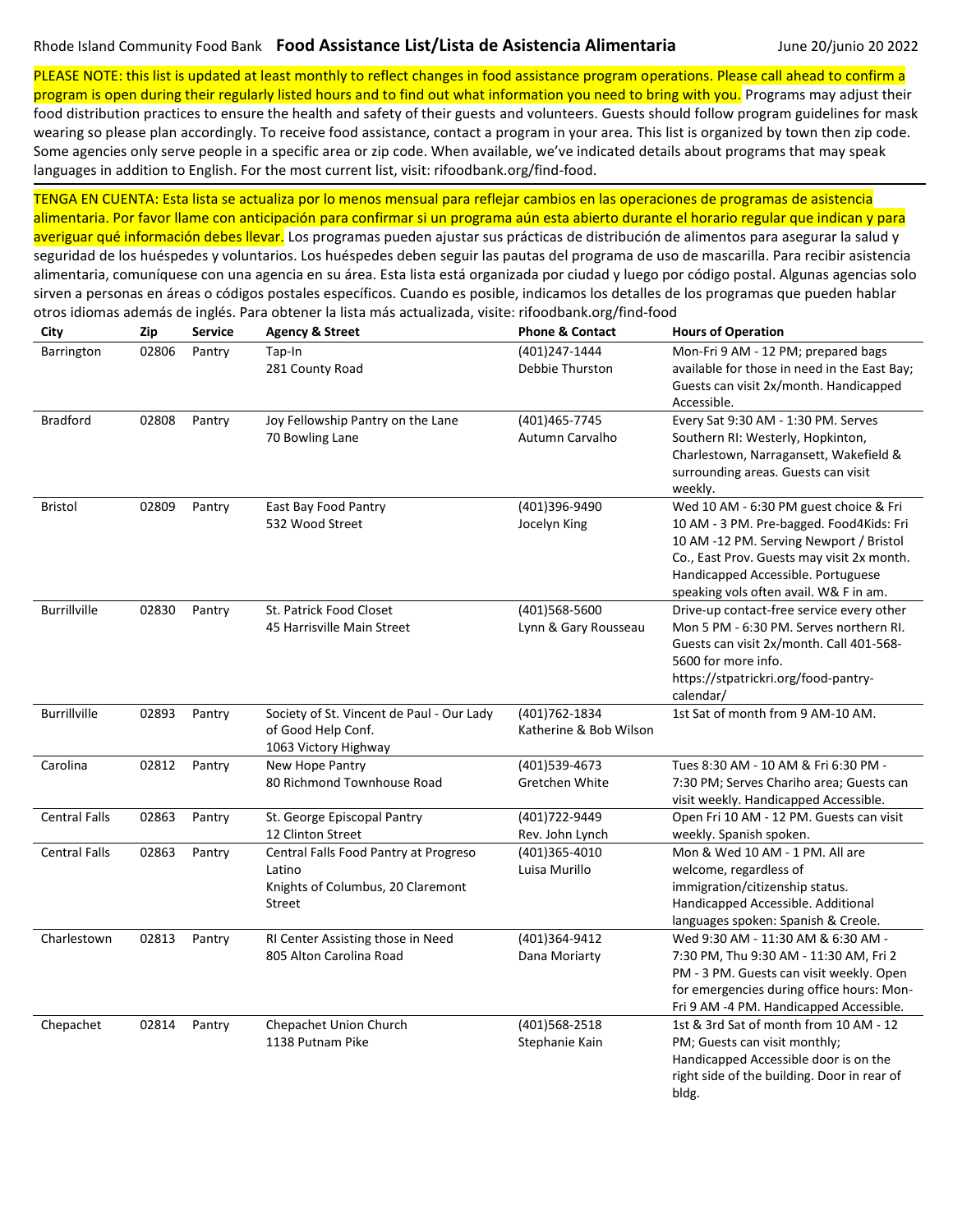otros idiomas además de inglés. Para obtener la lista más actualizada, visite: rifoodbank.org/find-food

PLEASE NOTE: this list is updated at least monthly to reflect changes in food assistance program operations. Please call ahead to confirm a program is open during their regularly listed hours and to find out what information you need to bring with you. Programs may adjust their

food distribution practices to ensure the health and safety of their guests and volunteers. Guests should follow program guidelines for mask wearing so please plan accordingly. To receive food assistance, contact a program in your area. This list is organized by town then zip code. Some agencies only serve people in a specific area or zip code. When available, we've indicated details about programs that may speak languages in addition to English. For the most current list, visit: rifoodbank.org/find-food.

| City              | Zip   | Service          | <b>Agency &amp; Street</b>                                                           | <b>Phone &amp; Contact</b>                       | <b>Hours of Operation</b>                                                                                                                                                                                                                              |
|-------------------|-------|------------------|--------------------------------------------------------------------------------------|--------------------------------------------------|--------------------------------------------------------------------------------------------------------------------------------------------------------------------------------------------------------------------------------------------------------|
| Coventry          | 02816 | Pantry           | <b>Coventry Food Services</b><br>191 MacArthur Blvd                                  | (401)822-9199<br>Stefani Weber                   | Tue 1 PM - 4 PM, Wed & Thu 9 AM - 12<br>PM for monthly inside shopping. Serves<br>Coventry residents - 02816 & 02827.<br>Shopping is by appointment, call 401-822-<br>9199.                                                                            |
| Coventry          | 02816 | Pantry           | Faith Fellowship Food Pantry<br>1395 Nooseneck Hill Road                             | (401)397-3383<br>Lisa Ferri                      | Temporarily closed; moving from West<br>Greenwich & will reopen in new location<br>in Coventry. Serves West Greenwich,<br>Coventry and West Warwick.                                                                                                   |
| Coventry          | 02816 | <b>Meal Site</b> | Society of St. Vincent de Paul - West Bay<br>Meal Site Conf.<br>222 MacArthur Blvd.  | (401)828-3090<br>Madeleine Caplette              | Sat 11 AM - 11:30 AM; Grab and Go<br>meals; Also, call for food by appt.<br>Handicapped Accessible.                                                                                                                                                    |
| Cranston          | 02905 | Pantry           | Edgewood Pawtuxet Food Closet:<br><b>Transfiguration Church</b><br>1665 Broad Street | (401)461-3146<br>Mary Beth Odell                 | Tues & Fri 9 AM-10:45 AM, Wed. 5 PM-<br>6:15 PM. Serves 02905<br>Cranston/Providence and 02888 Warwick.<br>Guests may visit 2x/mo. When Cranston<br>parking ban is in place, pantry will be<br>closed; Handicapped Accessible.                         |
| Cranston          | 02910 | Pantry           | Comprehensive CAP Cranston<br>311 Doric Avenue                                       | (401)562-2272<br><b>Sherry Diaz</b>              | Mon-Tue-Fri 9:30 AM - 12:30 PM & 2 PM -<br>4 PM; Wed 9:30 AM - 12:30 PM & 2:30<br>PM - 6:30 PM; Thu 10 AM - 1 PM.<br>Cranston, Coventry, Foster, & Scituate<br>Residents. Guests can visit monthly;<br>Handicapped Accessible. Spanish also<br>spoken. |
| Cranston          | 02920 | Pantry           | Blessed Mother Mary Food Pantry Inc<br>181 Princess Avenue                           | (401)946-5291<br>David Carpenter                 | Mon & Sat 9 AM -12 PM. Serves 02920<br>and 02921. Guests can visit twice a<br>month. Handicapped accessible. Spanish<br>translation available.                                                                                                         |
| Cranston          | 02920 | Pantry           | Haitian Baptist Church of Rhode Island<br>12 Lincoln Avenue                          | (401)944-1440<br>Marguerite Jolicoeur            | Fri 10 AM - 12 PM; Serves residents of<br>02907, 02909, 02910, 02911 & 02920;<br>Guests can visit weekly; Entrance in back<br>(Grant Ave.). Creole/French and Spanish<br>also spoken. Interpreters available during<br>pantry hours.                   |
| Cumberland        | 02864 | Pantry           | Lighthouse Community Outreach<br>30 Meeting Street                                   | (401) 725-0335<br>Pastor John Feragne            | Mon 3:30 PM - 6:30 PM (located in<br>Cadillac Mills); if a holiday, open on Tues.<br>instead; Serves residents of Cumberland,<br>Lincoln, & Manville; Guests can visit twice<br>a month; Handicapped Accessible.                                       |
| Cumberland        | 02864 | Pantry           | Northern Rhode Island Food Pantry<br>1 Angell Road                                   | (401)347-5714<br><b>Bob Chaput</b>               | Starting 6/4, 1st Sat (outdoor distrib only)<br>& 3rd Sat of the month 8 AM - 11 AM.<br>Serves Pawtucket, Woonsocket, Central<br>Falls, Cumberland, Lincoln, N. Smithfield.                                                                            |
| East<br>Greenwich | 02818 | Pantry           | East Greenwich Interfaith Food<br>Cupboard<br>99 Peirce Street                       | (401)884-4116<br><b>Chris and Steve Bartlett</b> | Mon, Wed & Fri 10:30 AM - 12 PM @ St.<br>Luke's Church. 02818 residents; Guests<br>can come 2x/mo. If emergency, leave a<br>voicemail; Handicapped Accessible.                                                                                         |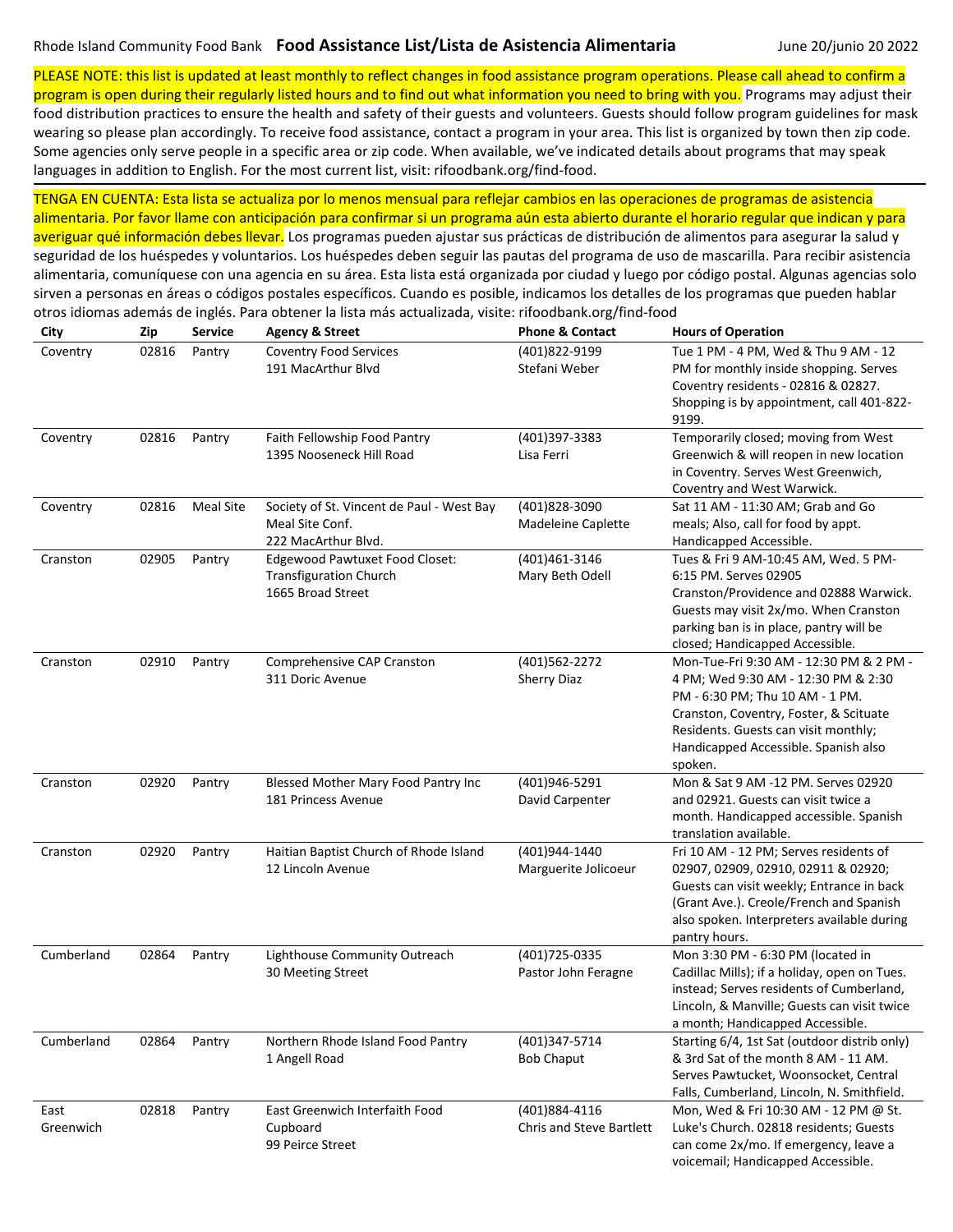PLEASE NOTE: this list is updated at least monthly to reflect changes in food assistance program operations. Please call ahead to confirm a program is open during their regularly listed hours and to find out what information you need to bring with you. Programs may adjust their

food distribution practices to ensure the health and safety of their guests and volunteers. Guests should follow program guidelines for mask wearing so please plan accordingly. To receive food assistance, contact a program in your area. This list is organized by town then zip code. Some agencies only serve people in a specific area or zip code. When available, we've indicated details about programs that may speak languages in addition to English. For the most current list, visit: rifoodbank.org/find-food.

TENGA EN CUENTA: Esta lista se actualiza por lo menos mensual para reflejar cambios en las operaciones de programas de asistencia alimentaria. Por favor llame con anticipación para confirmar si un programa aún esta abierto durante el horario regular que indican y para

averiguar qué información debes llevar. Los programas pueden ajustar sus prácticas de distribución de alimentos para asegurar la salud y seguridad de los huéspedes y voluntarios. Los huéspedes deben seguir las pautas del programa de uso de mascarilla. Para recibir asistencia alimentaria, comuníquese con una agencia en su área. Esta lista está organizada por ciudad y luego por código postal. Algunas agencias solo sirven a personas en áreas o códigos postales específicos. Cuando es posible, indicamos los detalles de los programas que pueden hablar otros idiomas además de inglés. Para obtener la lista más actualizada, visite: rifoodbank.org/find-food

| City               | Zip   | <b>Service</b> | <b>Agency &amp; Street</b>                                                                            | <b>Phone &amp; Contact</b>                                | <b>Hours of Operation</b>                                                                                                                                                                                                                                       |
|--------------------|-------|----------------|-------------------------------------------------------------------------------------------------------|-----------------------------------------------------------|-----------------------------------------------------------------------------------------------------------------------------------------------------------------------------------------------------------------------------------------------------------------|
| East<br>Providence | 02915 | Pantry         | East Bay CAP<br>100 Bullocks Point Avenue                                                             | (401)437-1000<br>Judy Macedo                              | Mon 8 AM - 4 PM, Thu 8 AM - 6 PM, Fri 8<br>AM -12 PM. Guests can visit 2x/month.<br>Handicapped Accessible. Spanish and<br>Portuguese spoken;.                                                                                                                  |
| Foster             | 02825 | Pantry         | Comprehensive CAP Foster<br>181 Howard Hill Road                                                      | (401)392-9208<br>Allie Bouchard                           | Mon - Wed 8:30 AM - 5 PM, Thu 8:30 AM<br>- 11 AM; Serves Foster & Scituate. Guests<br>can visit monthly; Handicapped<br>Accessible.                                                                                                                             |
| Foster             | 02825 | Pantry         | St. Paul the Apostle<br>116A Danielson Pike                                                           | (401)647-3664<br>Lori Copp                                | Every other Sat from 9:30 AM - 11 AM.<br>Typically 2nd & 4th Sat - Call for exact<br>schedule. Serves RI & CT. Guests can visit<br>both times; Pantry is building to right of<br>church-enter through double doors in<br>front; Handicapped Accessible.         |
| Greenville         | 02828 | Pantry         | Society of St. Vincent de Paul - St. Philip<br>Conference<br>620 Putnam Pike                          | (401)949-2949<br>Barbara Vanasse                          | Will be closed on Sat. 7/2. Otherwise open<br>Wed 1 PM - 3 PM and Sat 9 AM - 10:30<br>AM. Serves 02917 & 02828 - all of<br>Smithfield and nearby Johnston,<br>Harmony, N.Scituate, N.Prov. Guests can<br>visit twice a month; Handicapped<br>Accessible.        |
| Johnston           | 02919 | Pantry         | Casa De Oracion Jesus Christ Fountain of<br>Life<br>El Granero Food Pantry, 1025 Plainfield<br>Street | (401)556-0664<br>Eva Grajeda                              | Sat 9 AM -11:30 AM; Guests can visit<br>weekly. Handicapped Accessible. Spanish<br>and Quiche (Guatemalan dialect) spoken.                                                                                                                                      |
| Johnston           | 02919 | Pantry         | St. Robert Food Closet<br>1804 Atwood Avenue                                                          | (401)231-4987<br>Bill Holtmann /<br>Rosemarie Borengasser | Thu 9 AM - 11 AM; Guests can visit once<br>every 5 weeks; Johnston residents only.                                                                                                                                                                              |
| Lincoln            | 02865 | Pantry         | Lime Rock Baptist Church<br>1075 Great Road                                                           | (401)334-2999<br>Ron Rivet                                | CLOSED JUNE 2022. Every other Tue 4:30<br>PM - 5:30 PM for Lincoln residents. Every<br>other Sat 9 AM - 10 AM for Lin, Cum, Smi,<br>N. Smi, Woo, Pawt, Central Falls.<br>Handicapped Accessible.<br>https://www.lrbcri.org/calendar. Guest<br>may visit weekly. |
| Little<br>Compton  | 02837 | Pantry         | Little Compton Pantry<br>115 East Main Road                                                           | (401)592-0403<br>Susan Chase                              | Fri and Sat from 9 AM- 10:30 AM or call<br>for emergency assistance for Little<br>Compton & Tiverton residents; Guests can<br>visit weekly; Located in the lower level of<br>the Wellness Center; Handicapped<br>Accessible.                                    |
| Mapleville         | 02839 | Pantry         | Burrillville SDA Shepherd's Food Pantry<br>854 Victory Highway                                        | (401)568-5255<br>Claire Entwistle                         | Last Tues of each month 5 PM - 6:30 PM.<br>Spanish is also spoken on pantry nights.                                                                                                                                                                             |
| Narragansett       | 02882 | Pantry         | St. Peter by the Sea Community Market<br>Pantry<br>72 Central Street                                  | (401) 783-4623<br>Maryellen Banks                         | Fri from 3 PM - 5 PM; Guests can visit<br>weekly; Handicapped Accessible.                                                                                                                                                                                       |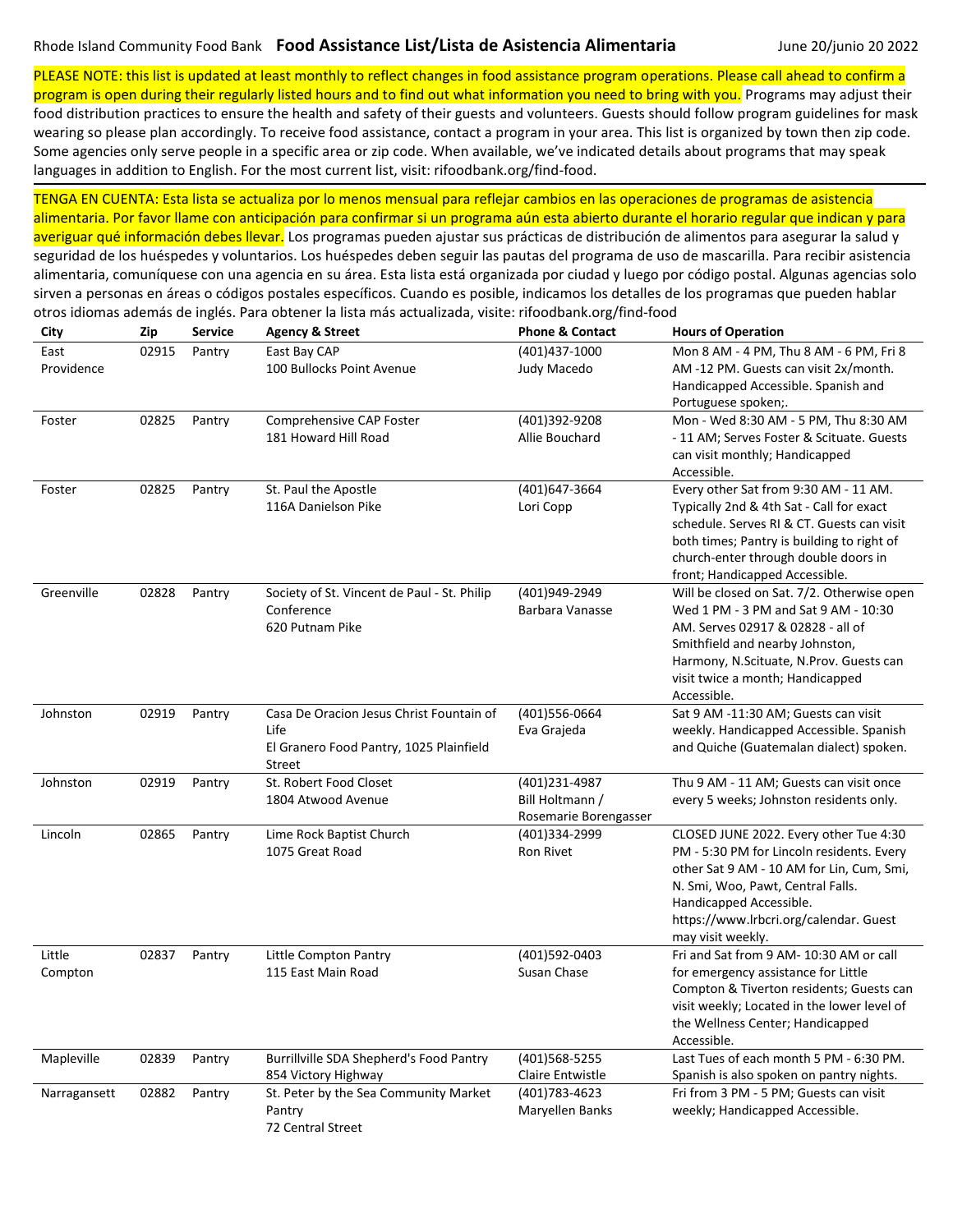PLEASE NOTE: this list is updated at least monthly to reflect changes in food assistance program operations. Please call ahead to confirm a

program is open during their regularly listed hours and to find out what information you need to bring with you. Programs may adjust their food distribution practices to ensure the health and safety of their guests and volunteers. Guests should follow program guidelines for mask wearing so please plan accordingly. To receive food assistance, contact a program in your area. This list is organized by town then zip code. Some agencies only serve people in a specific area or zip code. When available, we've indicated details about programs that may speak languages in addition to English. For the most current list, visit: rifoodbank.org/find-food.

| City                | Zip   | <b>Service</b>   | <b>Agency &amp; Street</b>                                                     | <b>Phone &amp; Contact</b>             | <b>Hours of Operation</b>                                                                                                                                                                                                                         |
|---------------------|-------|------------------|--------------------------------------------------------------------------------|----------------------------------------|---------------------------------------------------------------------------------------------------------------------------------------------------------------------------------------------------------------------------------------------------|
| Newport             | 02840 | <b>Meal Site</b> | Community Baptist Church Meal Site<br>40 Dr. Marcus Wheatland Boulevard        | (401)846-3086<br>Veronica Mays         | Sat 4 PM - 4:45 PM. Serves 02840 &<br>02842. Check in at Annex window for<br>Grab & Go meal. Masks and social<br>distancing required. Handicapped<br>accessible.                                                                                  |
| Newport             | 02840 | Pantry           | East Bay Community Action Newport<br>Pantry<br>19 Broadway                     | (401)847-7821<br>Wanda Angel           | Mon 11 AM - 4 PM, Tue & Thu 9 AM - 2<br>PM; Guests can visit 2x/month.<br>Handicapped Accessible.                                                                                                                                                 |
| Newport             | 02840 | <b>Meal Site</b> | Martin Luther King Center Meal Site<br>20 Dr. Marcus Wheatland Boulevard       | (401)846-4828<br><b>Edward Crowley</b> | Breakfast Mon-Fri 7:30 AM - 8:30 AM.<br>Handicapped Accessible.                                                                                                                                                                                   |
| Newport             | 02840 | Pantry           | Martin Luther King Center Pantry<br>20 Dr. Marcus Wheatland Boulevard          | (401)846-4828<br><b>Edward Crowley</b> | Mon, Wed, Fri 10 AM - 2 PM, Wed 4 PM -<br>6 PM, 3rd Sat of each month 10 AM - 12<br>PM. Guests can visit monthly.<br>Handicapped Accessible.                                                                                                      |
| Newport             | 02840 | Pantry           | Salvation Army Newport Corps' Food<br>Pantry<br>51 Memorial Boulevard          | (401)846-3234<br>Capt. LeNissa Rivera  | Open Wed & Fri 9 AM - 1 PM. Serves<br>Newport, Middletown, Jamestown,<br>Portsmouth, Tiverton & Little Compton.<br>Guests can visit monthly; Handicapped<br>Accessible. Mandarin & some Spanish<br>spoken.                                        |
| Newport             | 02840 | <b>Meal Site</b> | Salvation Army Newport Corps' Meal Site<br>51 Memorial Boulevard               | (401)846-3234<br>Capt. LeNissa Rivera  | Grab & Go meals on Fridays and Sundays<br>4:00 PM - 4:45 PM; Handicapped<br>Accessible. Mandarin & Spanish spoken.                                                                                                                                |
| Newport             | 02840 | Pantry           | Society of St. Vincent de Paul - St.<br>Joseph, Newport Conf.<br>5 Mann Avenue | (401)258-5773<br>Sheila A. Finnegan    | Open for in-person service Mon 11:30 AM<br>$-12:30$ PM and Tue/Wed 10 AM $-12$ PM.<br>Call for delivery information if needed.<br>Spanish speaking members available upon<br>request.                                                             |
| North<br>Kingstown  | 02852 | Pantry           | Tri-County CAP North Kingstown<br>415 Tower Hill Road                          | (401)515-2432<br>Judith Cashman        | 1st and 3rd Thu of the month between 1<br>PM - 3 PM. Provides USDA TEFAP foods.<br>Guests can come monthly. Serves<br>N.Kingstown, W.Greenwich, Exeter,<br>S.Kingstown, Narragansett, Richmond,<br>Charlestown, Hopkinton, Westerly, Block<br>ls. |
| North<br>Kingstown  | 02852 | Pantry           | North Kingstown Food Pantry<br>445 School Street                               | (401)885-3663<br>Stephen Souls         | Mon-Fri 10 AM - 2 PM - call 1st to make<br>appt. North Kingstown (02852),<br>Saunderstown (02874), and Exeter<br>(02817, 02822, 02892, 02873) residents.<br>Guests can visit pantry monthly.<br>Handicapped Accessible.                           |
| North<br>Providence | 02904 | Pantry           | Tri-County CAP Volturno St.<br>19 Volturno Street                              | (401)330-2209<br>David Banno           | Mon-Fri 8 AM - 4:30 PM. Guests can<br>receive food 1x/month and emergencies.<br>Spanish also spoken & interpreter service<br>available.                                                                                                           |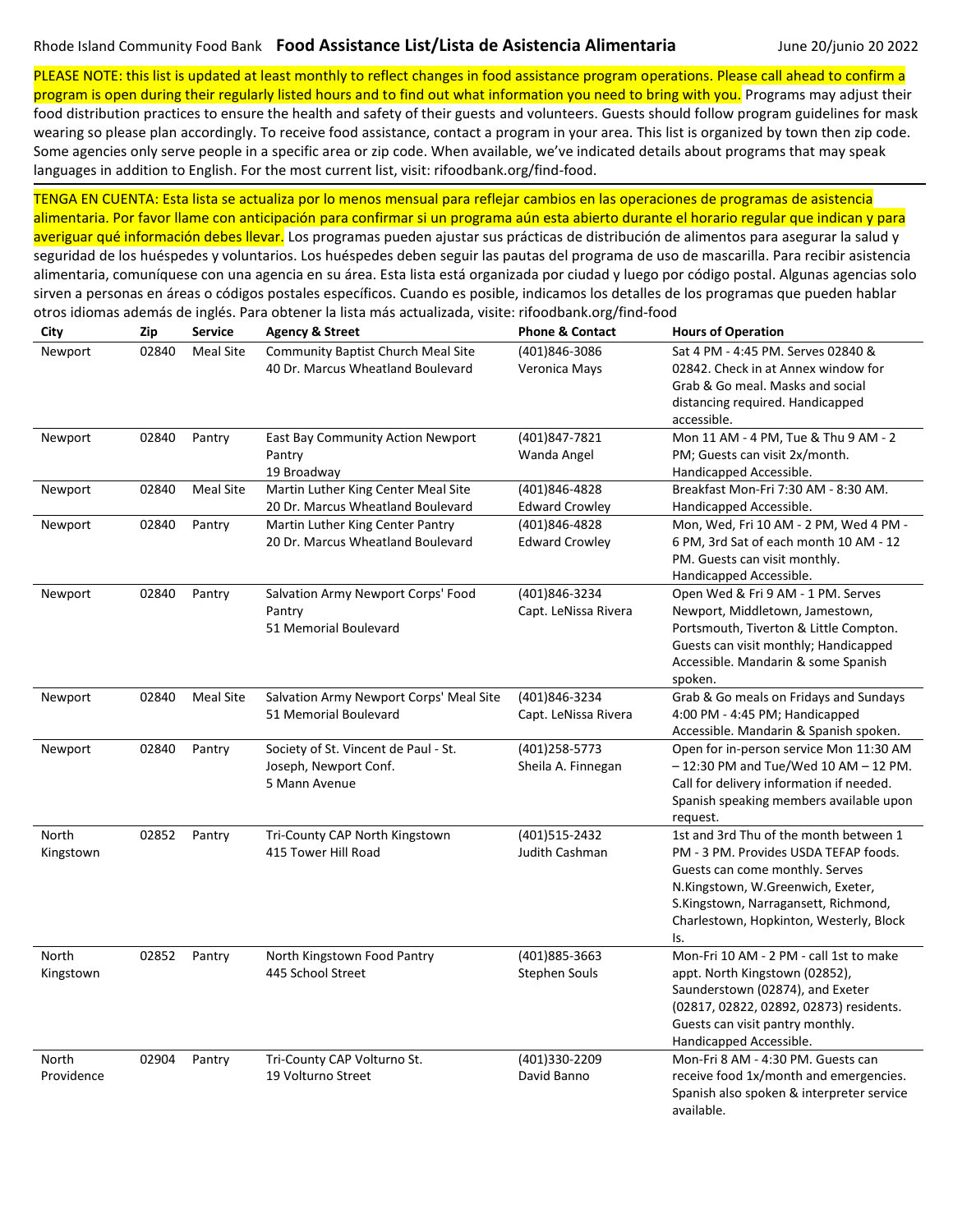PLEASE NOTE: this list is updated at least monthly to reflect changes in food assistance program operations. Please call ahead to confirm a

program is open during their regularly listed hours and to find out what information you need to bring with you. Programs may adjust their food distribution practices to ensure the health and safety of their guests and volunteers. Guests should follow program guidelines for mask wearing so please plan accordingly. To receive food assistance, contact a program in your area. This list is organized by town then zip code. Some agencies only serve people in a specific area or zip code. When available, we've indicated details about programs that may speak languages in addition to English. For the most current list, visit: rifoodbank.org/find-food.

| City                | Zip   | <b>Service</b> | <b>Agency &amp; Street</b>                                              | <b>Phone &amp; Contact</b>          | <b>Hours of Operation</b>                                                                                                                                                                                                         |
|---------------------|-------|----------------|-------------------------------------------------------------------------|-------------------------------------|-----------------------------------------------------------------------------------------------------------------------------------------------------------------------------------------------------------------------------------|
| North<br>Providence | 02911 | Pantry         | Embassy of Christ Church Food Pantry<br>649 Woonasquatucket Avenue      | (401)300-9527<br>Alicia Mendez      | 2nd Sat 9:30 AM - 11 AM & 4th Tue 6 PM -<br>7:30 PM; guests can visit 2x/month; park<br>and enter on Woonasquatucket Ave. side<br>of church only; Handicapped Accessible.<br>Spanish is also spoken.                              |
| North<br>Providence | 02911 | Pantry         | Tri-County CAP North Providence<br>11 Emanuel Street                    | (401)519-1913<br>Stephanie DiTusa   | Mon-Fri 9 AM - 3 PM. Serves: N. Prov,<br>Johnston, Smithfield, N. Smithfield,<br>Burrillville, Glocester; Guests can visit<br>monthly; Handicapped Accessible.<br>Interpreting service & Spanish-speaking<br>staff.               |
| North<br>Providence | 02911 | Pantry         | Allendale Baptist Church<br>545 Woonasquatucket Avenue                  | (401)261-4044<br>Kimberly Tebow     | 3rd Sat of the month 9 AM -11:30 AM &<br>2nd Wed of month 5 PM - 6:30 PM (non-<br>perishables only on Wed); Guests can visit<br>both days; Handicapped Accessible (enter<br>through side of building).                            |
| North<br>Scituate   | 02857 | Pantry         | Trinity Episcopal Church Red Door Food<br>Pantry<br>249 Danielson Pike  | (401)647-2322<br>Lynette Cunningham | Every Thu 9 AM - 11 AM. Scituate, Foster,<br>Glocester, Johnston, Providence residents.<br>Guests can come once a month; Also<br>available as needed in emergencies - call<br>first; Handicapped Accessible.                      |
| Pawtucket           | 02860 | Pantry         | <b>Blackstone Valley Community Action</b><br>Program<br>210 West Avenue | (401)475-5069<br>Jennifer Daugherty | Mon-Wed & Fri 9 AM - 2:30 PM and Thurs<br>11 AM - 2:30 PM by appt; Guests can visit<br>monthly; Handicapped Accessible. Spanish<br>is also spoken.                                                                                |
| Pawtucket           | 02860 | Pantry         | Casa De Oracion Getsemani<br>38 Park Street                             | (401) 725-5010<br>Jael Rodriguez    | Sat 9 AM - 11:30 AM. Serves residents of<br>02860 & 02863. Guests can visit monthly.<br>Church is on the border of Pawtucket &<br>Central Falls; Pantry entrance is on<br>Fountain Street. Spanish and Portuguese<br>also spoken. |
| Pawtucket           | 02860 | Pantry         | Covenant Congregational Church<br>143 Glenwood Avenue                   | (401)724-8546<br>Michael Gagnier    | Wed 6:30 PM - 7 PM Sept - May. Summer<br>June - Aug open the 1st & 3rd Wed of the<br>month 6:30 PM - 7 PM; Serves 02860,<br>02908, 02909. Guests can visit weekly.                                                                |
| Pawtucket           | 02860 | Pantry         | First Baptist Church of Pawtucket<br>91 Cottage Street                  | (401) 725 - 7225<br>Cindy Downie    | 3rd Saturday of the month 9 AM-12 PM<br>but please call to confirm.                                                                                                                                                               |
| Pawtucket           | 02860 | Pantry         | Holy Family Parish<br>195 Walcott Street                                | (401)724-9190<br>Natalia Bonella    | 2nd & 4th Tue 9 AM - 10:30 AM; Serves<br>Pawtucket & Central Falls. Guests can<br>come 2x/month; entrance through<br>parking lot door; Handicapped Accessible.<br>Spanish, Portuguese, Creole also spoken.                        |
| Pawtucket           | 02860 | Pantry         | Living Hope Assembly of God<br>100 Broadway                             | (401) 723 - 2039<br>Pastor Bob Hill | 2nd & 4th Sat. 9 AM -11 AM inside<br>shopping available. Serve Pawtucket,<br>Central Falls and surrounding areas.<br>Guests can visit 2x/month. Handicapped<br>Accessible. Portuguese, Creole & Spanish<br>also spoken.           |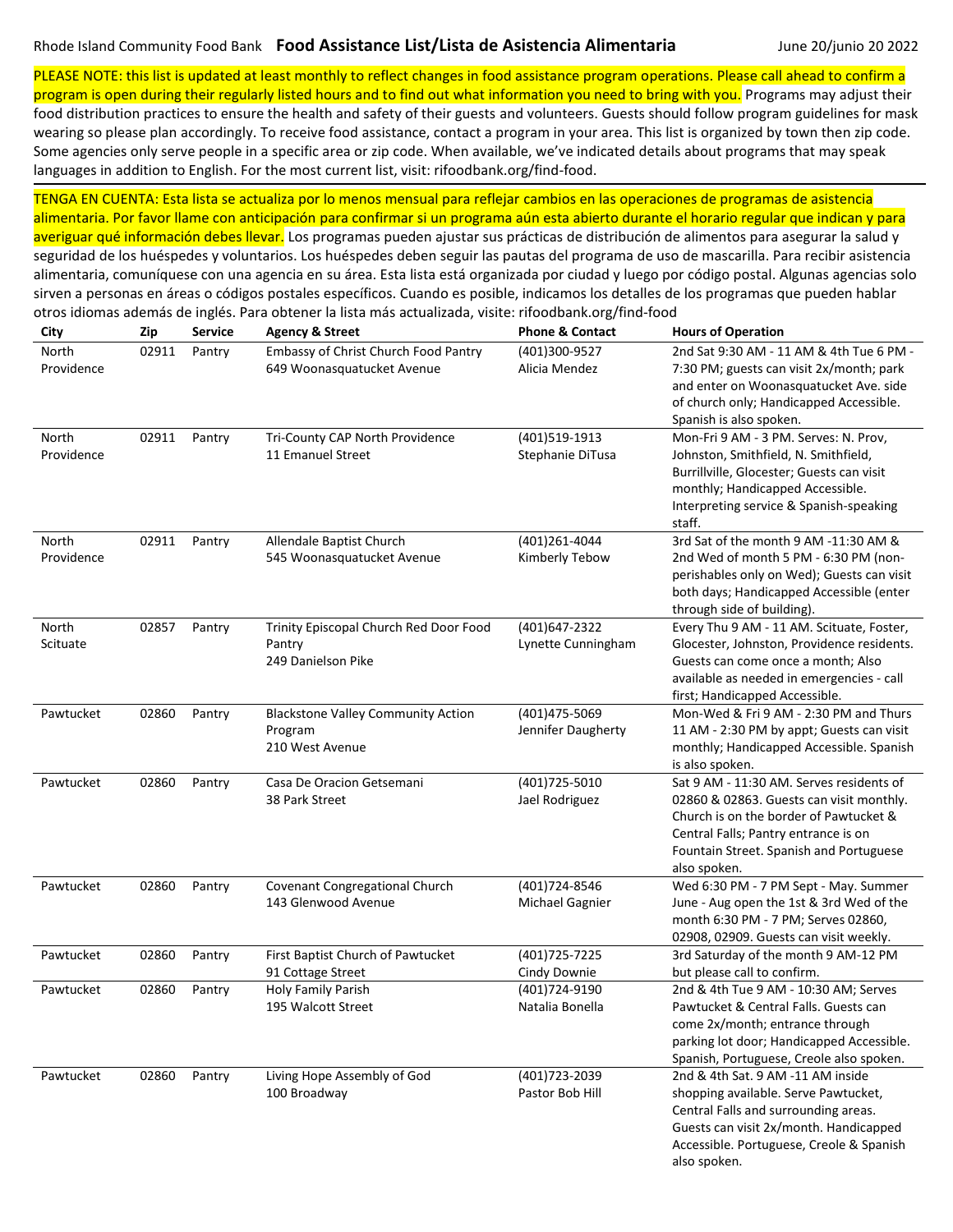PLEASE NOTE: this list is updated at least monthly to reflect changes in food assistance program operations. Please call ahead to confirm a program is open during their regularly listed hours and to find out what information you need to bring with you. Programs may adjust their

food distribution practices to ensure the health and safety of their guests and volunteers. Guests should follow program guidelines for mask wearing so please plan accordingly. To receive food assistance, contact a program in your area. This list is organized by town then zip code. Some agencies only serve people in a specific area or zip code. When available, we've indicated details about programs that may speak languages in addition to English. For the most current list, visit: rifoodbank.org/find-food.

| City       | Zip   | Service          | <b>Agency &amp; Street</b>                                                                                 | <b>Phone &amp; Contact</b>                        | <b>Hours of Operation</b>                                                                                                                                                                                                                                            |
|------------|-------|------------------|------------------------------------------------------------------------------------------------------------|---------------------------------------------------|----------------------------------------------------------------------------------------------------------------------------------------------------------------------------------------------------------------------------------------------------------------------|
| Pawtucket  | 02860 | Pantry           | Salvation Army Pawtucket Corps' Food<br>Pantry<br>102 High Street                                          | (401) 723-9533<br>Major Giselle Acosta            | Mon - Fri 9 AM - 3 PM. Serves Pawt.,<br>Central Falls, Cumberland, Lincoln,<br>Rumford. Guests can visit weekly.<br>Handicapped Accessible. Spanish also<br>spoken.                                                                                                  |
| Pawtucket  | 02860 | Pantry           | St. John the Baptist Food Pantry<br>69 Quincy Avenue                                                       | (401)722-9054<br>Jose De Barros                   | Open last 2 weeks of month on Mon 9:30<br>AM -11 AM and 6 PM - 7 PM & Wed 9:30<br>AM - 11 AM. Serves 02860, 02861, 02863.<br>Guests can visit 2x/month. Pantry<br>entrance in rear. Spanish, Portuguese and<br>Cape Verdean Creole spoken.                           |
| Pawtucket  | 02861 | Pantry           | Society of St. Vincent de Paul - St. John<br>Paul II Conference<br>at St. Celia Church, 745 Central Avenue | (401)744-5404<br>Jeanne Buteau                    | Tue 12:30 PM - 1:30 PM for 02861<br>residents; Guests can visit weekly; Use<br>entrance on left side of church.                                                                                                                                                      |
| Pawtucket  | 02861 | Pantry           | St. Matthew Trinity Lutheran Food<br>Pantry<br>690 Newport Avenue                                          | (401) 723-5632<br>Jim Matuszek & Pastor<br>Cheryl | Thu 9 AM - 12 PM & 4th Sun of the month<br>10:30 AM -11:30 AM. Serve Pawtucket &<br>Central Falls; Guests can visit every 2<br>weeks; Handicapped Accessible.                                                                                                        |
| Pawtucket  | 02861 | Pantry           | <b>Blackstone Valley Emergency Food</b><br>Center<br>75 Benefit Street                                     | (401)724-7170<br>Dot Lubera                       | CLOSED 1st 2 Weeks of July; Mon, Wed, Fri<br>9 AM -11:30 AM, closed 1st week of each<br>month. Serves 02860, 02861, 02863,<br>02864, 02865. Guests may come once a<br>month. Handicapped Accessible.<br>Portuguese, Spanish, Cape Verdean also<br>spoken all 3 days. |
| Peace Dale | 02879 | Pantry           | Jonnycake Peace Dale<br>22 Kersey Road                                                                     | (401) 789-1559<br>Kate Brewster                   | Mon 9 AM - 2 PM, Wed 12 PM - 6 PM, Fri<br>9 AM - 2 PM, 2nd & 4th Sat 10 AM - 2 PM.<br>Serves South Kingstown, Narragansett,<br>Block Is., & Jamestown. Guests may come<br>2x/mo; Handicapped Accessible.                                                             |
| Providence | 02903 | <b>Meal Site</b> | <b>Better Lives RI Meal Site</b><br>134 Mathewson Street                                                   | (401)454-7422<br>Liz McGrath & Paula<br>Hudson    | Fri doors open at 3 PM. Meal Served 4 PM<br>- 5 PM. Open to all. Due to COVID, Grab &<br>Go meals distributed at the door of meal<br>site & delivered to tent encampments and<br>shelters.                                                                           |
| Providence | 02903 | Pantry           | John Hope Settlement House Pantry<br>7 Thomas Whitten Way                                                  | (401)421-6993<br><b>Brandford Davis</b>           | Open Thu 10 AM - 12 PM; drop-in visits<br>welcome daily. Guests can visit weekly.<br>Handicapped Accessible. Spanish also<br>spoken.                                                                                                                                 |
| Providence |       | 02903 Pantry     | Our Lady of the Rosary Pantry<br>17 Traverse Street                                                        | (401) 453-0174<br>Rosa Lima                       | Last Wed of month: 6 PM - 8 PM & last Sat<br>9 AM - 11 AM. (Sat. is TEFAP distribution<br>for those registered). Serves guests<br>monthly. Not open holidays. Pantry is to<br>right of church. Portuguese also spoken.                                               |
| Providence | 02904 | Pantry           | Da Vinci Center for Community Progress<br>470 Charles Street                                               | (401) 272-7474<br>John F. DeLuca                  | Tue & Thu 10 AM - 12 PM; Serves 02904 &<br>02908; Guests can visit monthly;<br>Handicapped Accessible (enter through<br>back of building).                                                                                                                           |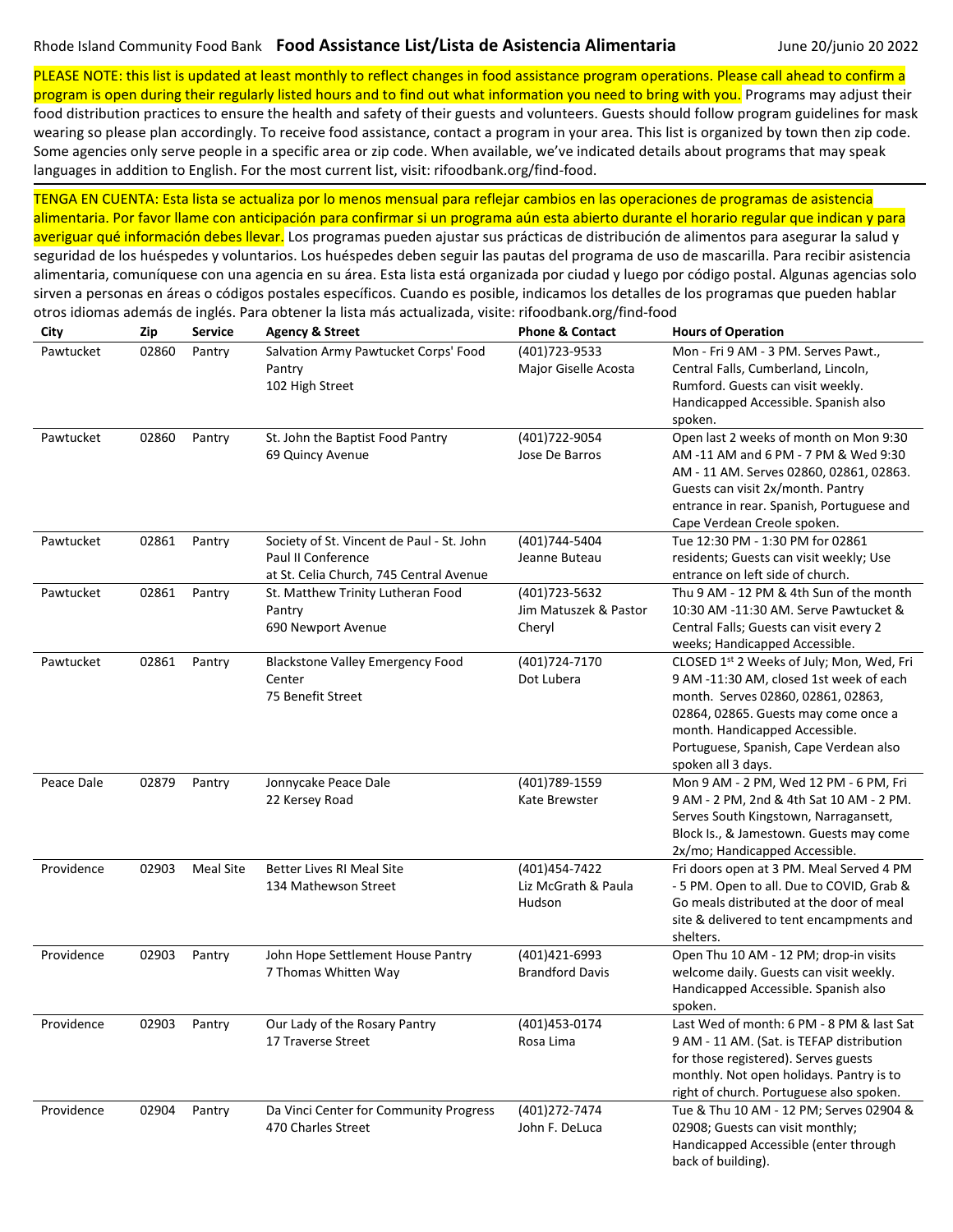otros idiomas además de inglés. Para obtener la lista más actualizada, visite: rifoodbank.org/find-food

PLEASE NOTE: this list is updated at least monthly to reflect changes in food assistance program operations. Please call ahead to confirm a

program is open during their regularly listed hours and to find out what information you need to bring with you. Programs may adjust their food distribution practices to ensure the health and safety of their guests and volunteers. Guests should follow program guidelines for mask wearing so please plan accordingly. To receive food assistance, contact a program in your area. This list is organized by town then zip code. Some agencies only serve people in a specific area or zip code. When available, we've indicated details about programs that may speak languages in addition to English. For the most current list, visit: rifoodbank.org/find-food.

| City       | Zip   | Service          | <b>Agency &amp; Street</b>                                                                    | <b>Phone &amp; Contact</b>           | <b>Hours of Operation</b>                                                                                                                                                                 |
|------------|-------|------------------|-----------------------------------------------------------------------------------------------|--------------------------------------|-------------------------------------------------------------------------------------------------------------------------------------------------------------------------------------------|
| Providence | 02904 | Pantry           | JCS-Louis and Goldie Chester Full Plate<br>Kosher Pantry<br>1165 North Main Street, 1st Floor | (401)621-5374<br>Marcie Ingber       | Open 1st & 3rd Thu and Fri of each<br>month. Call to schedule pick-up of Kosher<br>or Halal food and for emergency food<br>delivery criteria and screening. Guests can<br>visit 2x/month. |
| Providence | 02904 | Pantry           | St. Edward Food & Wellness Center<br>1001 Branch Avenue                                       | (401)602-1880<br>Lori Porcaro        | Wed 10 AM - 12 PM & 5 PM - 6 PM for<br>Providence's North End 02904 & 02908.<br>Guests can visit weekly. Spanish speaking<br>volunteers available.                                        |
| Providence | 02905 | Pantry           | Ephese SDA Church<br>857 Eddy Street                                                          | (401)941-0998<br><b>Yvrose Musac</b> | 1st, 2nd and 3rd Mon from 9 AM - 11 AM<br>and emergencies; Serves residents of<br>02903, 02905 and 02907. Guests can visit<br>2x/month. Spanish and French also<br>spoken.                |
| Providence | 02905 | Pantry           | Family Service Be Safe Program<br>134 Thurbers Avenue                                         | (401)519-2283<br>Jared Lafond        | Weekly delivery only Mon-Fri 8 AM - 4:30<br>PM. No walk-ins. As of 6/3, service area<br>includes Central Falls, Cranston,<br>Pawtucket, and Providence. Staff also<br>speak Spanish.      |
| Providence | 02905 | Pantry           | Project Outreach<br>Open Table of Christ UMC, 1520 Broad<br>Street                            | (401)941-2212<br>Ana Vargas          | Open Wed for 02905 & Thu 02907 8AM -<br>11AM. Guests can visit weekly. Optional: a<br>short prayer is said prior to food<br>distribution. Spanish also spoken during<br>distribution.     |
| Providence | 02905 | Pantry           | <b>Washington Park Community Center</b><br>42 Jillson Street                                  | (401)461-6650<br>Fran Murphy         | Mon-Fri 10 AM - 1 PM for Washington<br>Park neighborhood; Guests can visit<br>1x/month. Handicapped accessible.<br>Spanish speaking interpreters available.                               |
| Providence | 02906 | Pantry           | <b>Camp Street Ministries</b><br>190 1/2 Camp Street                                          | (401) 421 - 5474<br>Jackie Watson    | Wed 11 AM -1 PM & Fri 12 PM - 2 PM for<br>weekly curbside food distributions.                                                                                                             |
| Providence | 02906 | Pantry           | Community Food Share First Unitarian<br>Church<br>1 Benevolent Street                         | (401)421-7970<br>Amy Grant           | Open 3rd Monday of the month from 2:30<br>PM-5 PM. All are welcome from<br>anywhere in RI. Handicapped Accessible.<br>Spanish-speaking volunteers able to<br>assist.                      |
| Providence | 02906 | <b>Meal Site</b> | Epiphany Soup Kitchen at St. Stephen's<br>Church<br>114 George Street                         | (401)944-3382<br>Elke Moonan         | Sat. 2:30 PM-4 PM for grab and go meals;<br>Handicapped Accessible.                                                                                                                       |
| Providence | 02907 | <b>Meal Site</b> | Amos House Meal Site<br>460 Pine Street                                                       | (401) 272-0220<br>Maggie Meany       | Mon - Fri 7 AM - 8 AM & 11 AM - 12:30<br>PM, Sat 11 AM - 12:30 PM; Closed 1st Sat<br>of the month. Handicapped Accessible.<br>Spanish also spoken.                                        |
| Providence | 02907 | Pantry           | Community Action Partnership of<br>Providence County Pantry<br>807 Broad Street               | (401)273-2000<br>Kymara Mary-Owusu   | Every 1st & 3rd Wed 11 AM - 2 PM & 4<br>PM - 6:30 PM. Serves 02905 & 02907.<br>Guests can visit bi-weekly. Handicapped<br>Accessible. Spanish interpreters & French<br>Creole available.  |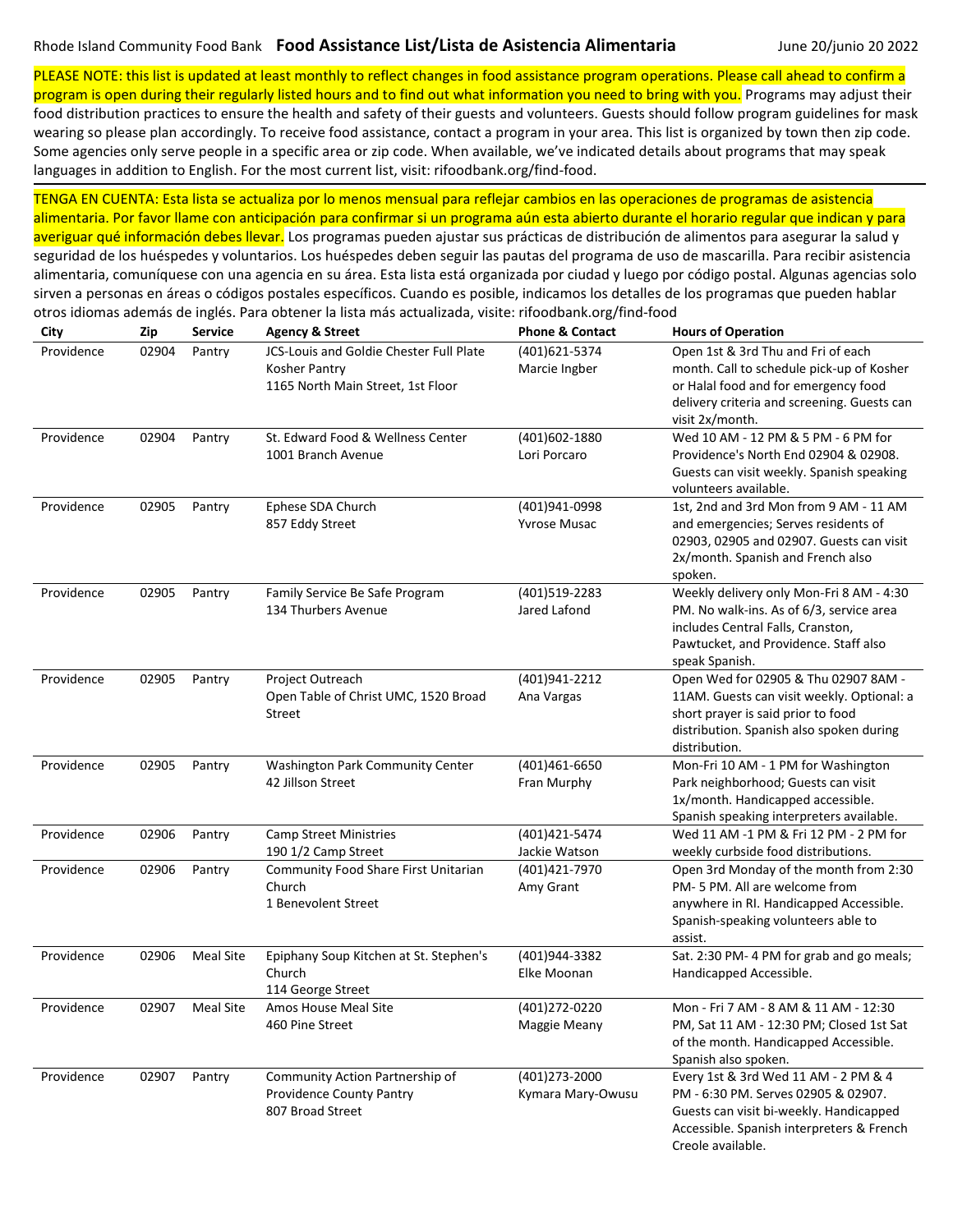otros idiomas además de inglés. Para obtener la lista más actualizada, visite: rifoodbank.org/find-food

PLEASE NOTE: this list is updated at least monthly to reflect changes in food assistance program operations. Please call ahead to confirm a

program is open during their regularly listed hours and to find out what information you need to bring with you. Programs may adjust their food distribution practices to ensure the health and safety of their guests and volunteers. Guests should follow program guidelines for mask wearing so please plan accordingly. To receive food assistance, contact a program in your area. This list is organized by town then zip code. Some agencies only serve people in a specific area or zip code. When available, we've indicated details about programs that may speak languages in addition to English. For the most current list, visit: rifoodbank.org/find-food.

| City       | Zip   | <b>Service</b>   | <b>Agency &amp; Street</b>              | <b>Phone &amp; Contact</b> | <b>Hours of Operation</b>                                                              |
|------------|-------|------------------|-----------------------------------------|----------------------------|----------------------------------------------------------------------------------------|
| Providence | 02907 | Meal Site        | Impact Center Providence Assembly of    | (401)461-7210              | Wed 5:30 PM - 7:30 PM. Spanish                                                         |
|            |       |                  | God Meal Site                           | Josephine St. John         | translation available.                                                                 |
|            |       |                  | 353 Elmwood Avenue                      |                            |                                                                                        |
| Providence | 02907 | Pantry           | Impact Center Providence Assembly of    | (401)461-7210              | Third Friday of every month from 11:00                                                 |
|            |       |                  | <b>God Pantry</b>                       | Jean Harrell               | AM - 12:00 PM; Spanish spoken.                                                         |
|            |       |                  | 353 Elmwood Avenue                      |                            |                                                                                        |
| Providence | 02907 | Pantry           | Interfaith Food Ministry                | (401)965-1854              | Sat. 10-12 pm (S. Elmwood only); Spanish                                               |
|            |       |                  | 95 Hathaway Ctr #61                     | Linda Mancini              | interpreters available. Guests can visit<br>monthly. Entrance is located at the end of |
|            |       |                  |                                         |                            | Bissell St.                                                                            |
| Providence | 02907 | Pantry           | Lighthouse Community Development        | (401)419-3242              | 2nd & 4th Sat of each month between 9                                                  |
|            |       |                  | Corporation                             | Jacqueline Britto          | AM - 12 PM; Open to all RI residents;                                                  |
|            |       |                  | 11 Hawthorne Street                     |                            | Guests can visit twice a month;                                                        |
|            |       |                  |                                         |                            | Handicapped accessible. French & Spanish                                               |
|            |       |                  |                                         |                            | also spoken.                                                                           |
| Providence | 02907 | Pantry           | McAuley House Food Pantry               | (401)941-9013              | Mon & Wed 11 AM - 1:30 PM outside                                                      |
|            |       |                  | 622 Elmwood Avenue                      | Yvette Kenner              | under tent; Food Pantry for McAuley                                                    |
|            |       |                  |                                         |                            | Village residents and registered McAuley                                               |
|            |       |                  |                                         |                            | House guests. To register, see staff to                                                |
|            |       |                  |                                         |                            | complete intake form; Handicapped                                                      |
|            |       |                  |                                         |                            | Accessible. Spanish, Creole, French and<br>Portuguese also spoken.                     |
| Providence | 02907 | Meal Site        | McAuley House Meal Site                 | (401)941-9013              | Breakfast Mon-Fri 8 AM - 9:30 AM &                                                     |
|            |       |                  | 622 Elmwood Avenue                      | Larry LoVerde              | Lunch 11:15 AM - 1 PM; Handicapped                                                     |
|            |       |                  |                                         |                            | Accessible.                                                                            |
| Providence | 02907 | Pantry           | Providence Spanish SDA Church           | (401)390-4924              | 2nd & 4th Thursday of the month from                                                   |
|            |       |                  | 131 Elmwood Avenue                      | Eddy Almonte               | 2:30 PM - 5:30 PM; Guests can visit both                                               |
|            |       |                  |                                         |                            | times. Handicapped Accessible. Spanish                                                 |
|            |       |                  |                                         |                            | also spoken.                                                                           |
| Providence | 02907 | Pantry           | Salvation Army Providence Corps' Food   | (401)831-1119              | Wed 9 AM - 12 PM. Serves Providence,                                                   |
|            |       |                  | Pantry<br>386 Broad Street              | Carol Duperree             | Johnston, and Cranston residents. Guests                                               |
|            |       |                  |                                         |                            | can visit monthly. Handicapped<br>Accessible. Spanish spoken.                          |
| Providence | 02907 | <b>Meal Site</b> | Salvation Army Providence Corps' Meal   | (401)831-1119              | Grab & Go meals on Sun 4:30 PM - 5:30                                                  |
|            |       |                  | Site                                    | Carol Duperree             | PM, Closed 1st Sun of each month.                                                      |
|            |       |                  | 386 Broad Street                        |                            | Handicapped Accessible. Spanish spoken.                                                |
| Providence | 02907 | <b>Meal Site</b> | St. Charles of Borromeo Meal Site       | (401)273-1108              | Grab and Go meals Thursdays from 4:00                                                  |
|            |       |                  | St Vincent de Paul Ministry, 178 Dexter | Joan Zompa                 | PM - 5:00 PM. Handicapped Accessible.                                                  |
|            |       |                  | Street                                  |                            | Spanish spoken.                                                                        |
| Providence | 02907 | Pantry           | St. Charles of Borromeo Pantry          | (401) 273-1108             | Tue 10 AM - 12 PM. Serves residents                                                    |
|            |       |                  | St Vincent de Paul Ministry, 178 Dexter | Joan Zompa                 | 02907 & 02909. Guests can come weekly.                                                 |
|            |       |                  | Street                                  |                            | Handicapped Accessible. Spanish spoken.                                                |
| Providence | 02907 | Pantry           | West End Community Center Pantry        | (401) 781 - 4242           | Mon, Tues, Wed and Fri from 9 AM - 3                                                   |
|            |       |                  | 109 Bucklin Street                      | Olivia Martinez            | PM. 4th week of month - Mon-Fri 9 AM - 3                                               |
|            |       |                  |                                         |                            | PM; Enter on side of building; Guests can                                              |
|            |       |                  |                                         |                            | visit monthly; Handicapped accessible<br>(enter in front of bldg). Spanish spoken.     |
|            |       |                  |                                         |                            |                                                                                        |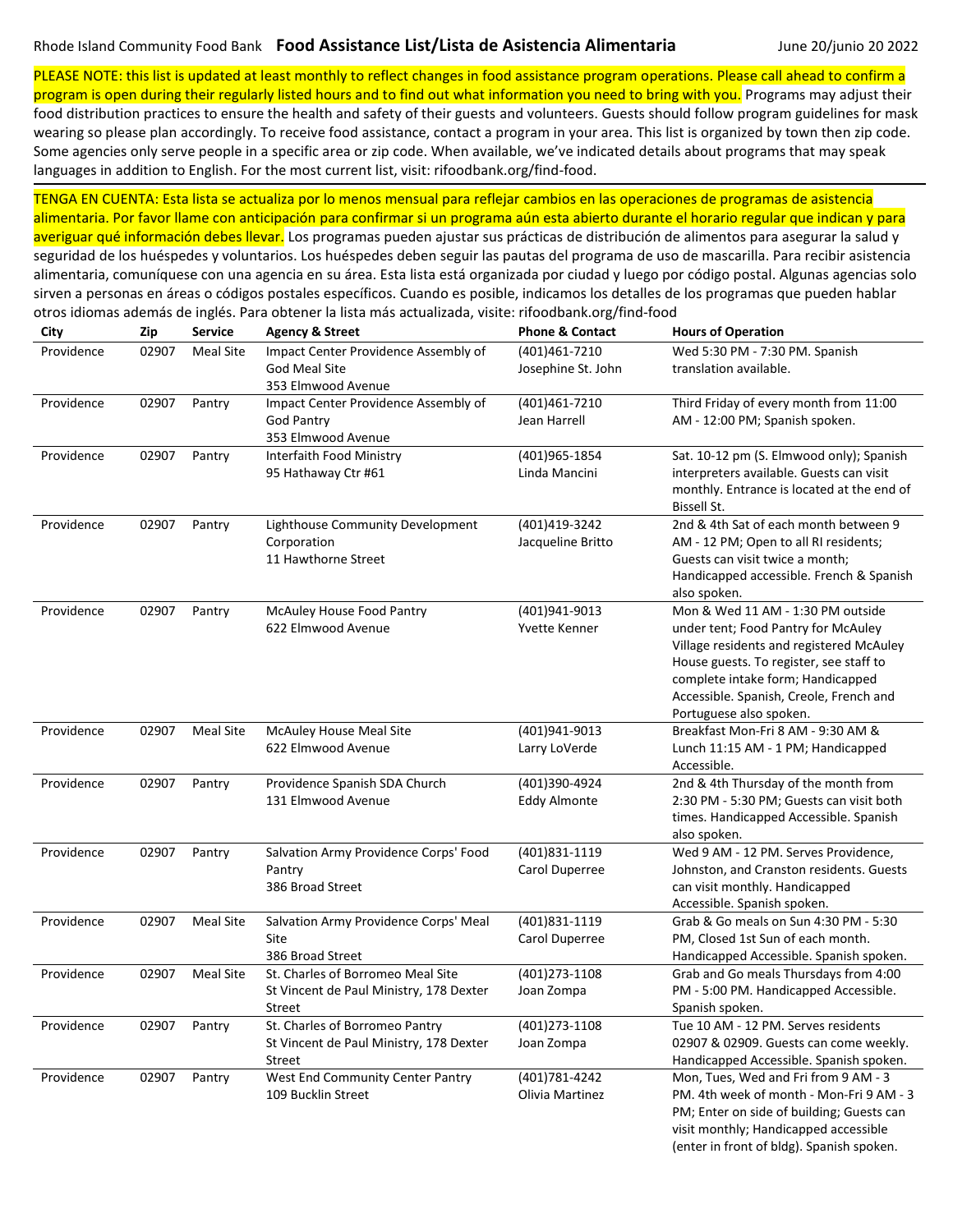PLEASE NOTE: this list is updated at least monthly to reflect changes in food assistance program operations. Please call ahead to confirm a

program is open during their regularly listed hours and to find out what information you need to bring with you. Programs may adjust their food distribution practices to ensure the health and safety of their guests and volunteers. Guests should follow program guidelines for mask wearing so please plan accordingly. To receive food assistance, contact a program in your area. This list is organized by town then zip code. Some agencies only serve people in a specific area or zip code. When available, we've indicated details about programs that may speak languages in addition to English. For the most current list, visit: rifoodbank.org/find-food.

| City       | Zip   | Service          | <b>Agency &amp; Street</b>                                                                  | <b>Phone &amp; Contact</b>                      | <b>Hours of Operation</b>                                                                                                                                                                                                                                                        |
|------------|-------|------------------|---------------------------------------------------------------------------------------------|-------------------------------------------------|----------------------------------------------------------------------------------------------------------------------------------------------------------------------------------------------------------------------------------------------------------------------------------|
| Providence | 02908 | Pantry           | Assembly Pentecostal Church of God<br>Shalom<br>145 Chad Brown Street                       | (401)421-5112<br>Francisco Picon                | Sat 11 AM-12:30 PM; Guests can visit<br>weekly; Handicapped Accessible. Spanish<br>also spoken.                                                                                                                                                                                  |
| Providence | 02908 | Pantry           | Better Lives RI Food Cupboard<br>15 Hayes Street                                            | (401) 454-7422<br>Paula Hudson                  | Tue, Wed, Thu 9 AM - 1 PM; serves the<br>Greater Providence area; Guests can<br>come twice a month. Spanish is also<br>spoken.                                                                                                                                                   |
| Providence | 02908 | Pantry           | Gateway Healthcare Capital City<br><b>Community Center Pantry</b><br>285A Chad Brown Street | (401)207-4638<br>Erin Brady                     | Mon 9 AM - 2 PM, Wed 9:30 AM - 12:30<br>PM for Providence residents 02908; guest<br>may visit 1x/month for groceries & every<br>Wednesday for produce. Please bring<br>reusable bags for food. Use rear door off<br>parking lot; handicapped accessible;<br>Spanish also spoken. |
| Providence | 02908 | Pantry           | Love Divine Pantry<br>Cherubim & Seraphim Church, 28<br><b>Candace Street</b>               | (401)454-0500<br>Lola Okunfolami                | Open 3rd Sat of every month from 12 PM<br>- 2 PM and emergencies. Will deliver in<br>Smith Hill area; please call.                                                                                                                                                               |
| Providence | 02908 | Pantry           | St. Patrick Church Mary House Food<br>Pantry<br>244 Smith Street                            | (401)274-6286<br>Eileen Soltys                  | Thu 9 AM - 11:30 AM; closed 1st week of<br>month. Guests can come 1x/mo. Smith<br>Hill area. Handicapped Accessible. Spanish<br>speaking volunteers available.                                                                                                                   |
| Providence | 02908 | <b>Meal Site</b> | St. Patrick Church Mary House Meal<br>Kitchen<br>244 Smith Street                           | (401)274-6286<br>Doreen Holmes/Eileen<br>Soltys | Mon 4 PM-5 PM. Handicapped<br>Accessible. Spanish-speaking volunteers<br>available.                                                                                                                                                                                              |
| Providence | 02908 | Pantry           | St. Peter & St. Andrew Food Pantry<br>70 Pemberton Street                                   | (401)272-9649<br>The Rev. Maryalice<br>Sullivan | Sat from 10 AM - 11:30 AM; Guests can<br>visit weekly. Spanish is also spoken.                                                                                                                                                                                                   |
| Providence | 02909 | Meal Site        | Church of the Master Meal Site<br>15 Valley Street                                          | (401)861-5568<br>Joyce Kennedy                  | SAT 9 AM - 10 AM. Handicapped<br>Accessible (ramp in back of bldg.)                                                                                                                                                                                                              |
| Providence | 02909 | Pantry           | Federal Hill House Olneyville<br>261 Manton Avenue                                          | (401)714-0057<br>Jackie Reyes                   | Tue, Thu, & Fri 9 AM - 2 PM & Wed. 9 AM<br>- 1 PM. Serves Providence residents of<br>02907, 02908, 02909. Guests can visit<br>twice a month. Handicapped accessible.                                                                                                             |
| Providence | 02909 | Pantry           | Federal Hill House Pantry<br>35 Swiss Street                                                | (401)421-1095<br>Jennifer Hill                  | Tue - Fri 9 AM - 1 PM. Serves Providence<br>02906, 02907, 02908, 02909. Guests may<br>come 2x/month. Enter through the back<br>of the building, lower level, middle door.<br>Currently offering pre-bagged service.<br>Handicapped Accessible.                                   |
| Providence | 02909 | Pantry           | Maranatha Food Pantry of Church of God<br>1040 Atwells Avenue                               | (401)521-4860<br>Nicola Walker                  | Every Fri 9 AM - 12 PM for residents of<br>02908 & 02909; Guests can visit weekly;<br>Handicapped Accessible using front ramp;<br>ask staff for assistance.                                                                                                                      |
| Providence | 02909 | Pantry           | Silver Lake Community Center<br>529 Plainfield Street                                       | (401)944-8300<br>Julie Piscopiello              | Mon - Fri 9 AM - 12 PM. Silver Lake area<br>only. Guests can visit pantry monthly.<br>Handicapped Accessible. Spanish is also<br>spoken 7 AM - 9:30 AM.                                                                                                                          |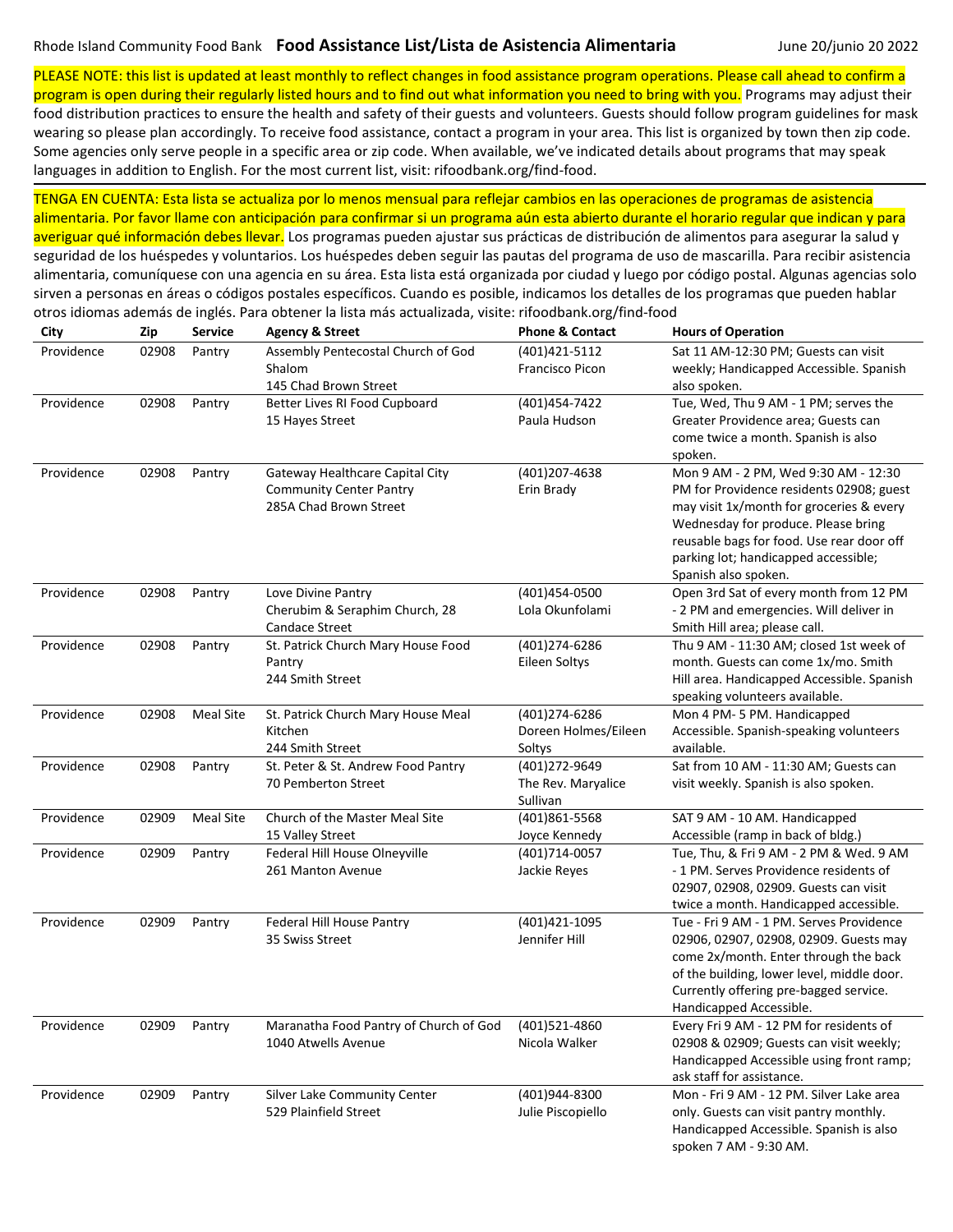otros idiomas además de inglés. Para obtener la lista más actualizada, visite: rifoodbank.org/find-food

PLEASE NOTE: this list is updated at least monthly to reflect changes in food assistance program operations. Please call ahead to confirm a program is open during their regularly listed hours and to find out what information you need to bring with you. Programs may adjust their food distribution practices to ensure the health and safety of their guests and volunteers. Guests should follow program guidelines for mask

wearing so please plan accordingly. To receive food assistance, contact a program in your area. This list is organized by town then zip code. Some agencies only serve people in a specific area or zip code. When available, we've indicated details about programs that may speak languages in addition to English. For the most current list, visit: rifoodbank.org/find-food.

| City               | Zip   | <b>Service</b>   | <b>Agency &amp; Street</b>                                                                  | <b>Phone &amp; Contact</b>                       | <b>Hours of Operation</b>                                                                                                                                                                                               |
|--------------------|-------|------------------|---------------------------------------------------------------------------------------------|--------------------------------------------------|-------------------------------------------------------------------------------------------------------------------------------------------------------------------------------------------------------------------------|
| Providence         | 02909 | Pantry           | St. Anthony Food Pantry<br>549 Plainfield Street                                            | (401) 732-6181<br>Ray Morgan                     | Tue, Wed, Fri 10 AM - 11 AM. Serves<br>residents of The Annex & Silver Lake areas<br>on West Side of Providence 02909. Guests<br>can visit once a month. Spanish spoken.                                                |
| Providence         | 02909 | Pantry           | St. Thomas Church<br>65 Fruit Hill Avenue                                                   | (401)272-7118<br>Deacon Al DePetrillo            | Tue 9 AM - 11:30 AM; Guests can visit<br>monthly; enter on the left side of the<br>rectory.                                                                                                                             |
| Providence         | 02904 | Pantry           | Society of St. Vincent de Paul - St.<br><b>Raymond Conference</b><br>1240 North Main Street | (401)859-5800<br>Diana Cookson                   | Sat 9 AM - 11 AM. Serve 02904, 02906,<br>02860. Guests can come weekly.<br>Portuguese & Spanish translators<br>available on 1st & 3rd Sat.                                                                              |
| Providence         | 02907 | Pantry           | Women's Refugee Care<br>570 Broad Street                                                    | (401)545-1532<br>Clement Shabani                 | 1st, 3rd & 5th (if applicable) Sat 9 AM - 1<br>PM; enter via parking lot behind building<br>on Howard Street; serves 02907 &<br>refugees from Great Lakes Region of<br>Africa.                                          |
| Riverside          | 02915 | <b>Meal Site</b> | Good Neighbors Meal Site<br>55 Turner Avenue                                                | (401)433-0045<br>Jill Woodcome                   | Meal Site reopens 6/1 from 10am-1pm -<br>lunch served at 11:30am. Limited meals<br>delivered to area residents.                                                                                                         |
| Riverside          | 02915 | Pantry           | <b>Good Neighbors Pantry</b><br>55 Turner Avenue                                            | (401)433-0045<br>Jill Woodcome                   | Open Wed 9 AM - 12 PM. Entrance at 68<br>Dorr Avenue on the backside of St.<br>Brendan's Catholic Church. Serves East<br>Providence residents up to 2x per month.<br>Handicap accessible options by<br>appointment.     |
| Rumford            | 02916 | Pantry           | Bread of Life Food Pantry<br>Newman Congregational Church, 100<br>Newman Avenue             | (401)434-4742<br>Janet Bache & Nancy<br>Banaczuk | At Newman Congregational Church. 2nd &<br>4th Tues of month from 5 PM - 7 PM;<br>Guests may visit once a month;<br>Handicapped Accessible. Portuguese-<br>speaking interpreters available.                              |
| South<br>Kingstown | 02879 | Pantry           | New Life Assembly of God<br>251 Post Road                                                   | (401) 575-3521<br><b>Sheryl Stadnick</b>         | 2nd Wed 11:30 AM - 12:30 PM & 4th Wed<br>5:30 PM -6:30 PM; Serves Washington<br>County. Guests can visit both<br>Wednesdays. Call first, pantry is behind<br>church; Handicapped Accessible.                            |
| Tiverton           | 02878 | Pantry           | East Bay Community Action Program<br><b>Tiverton Pantry</b><br>1048 Stafford Road           | (401)625-5134<br>Judy Macedo                     | Tues 9 AM -2 PM and Wed 9 AM - 4 PM.<br>Please call first to make an appointment.<br>Guests can visit 2x/month. Spanish and<br>Portuguese spoken.                                                                       |
| Warren             | 02885 | Pantry           | St. Mary Church<br>St. Mary of the Bay Food Pantry, 645<br>Main Street                      | (401)245-7000<br><b>Wendy Baker</b>              | Tue 3 PM - 5 PM & Wed. 9 AM - 11 AM.<br>Serves East Bay & all other areas. Guests<br>can come weekly. Call ahead to make<br>drive thru arrangements. Pantry is in<br>downstairs parish hall. Handicapped<br>Accessible. |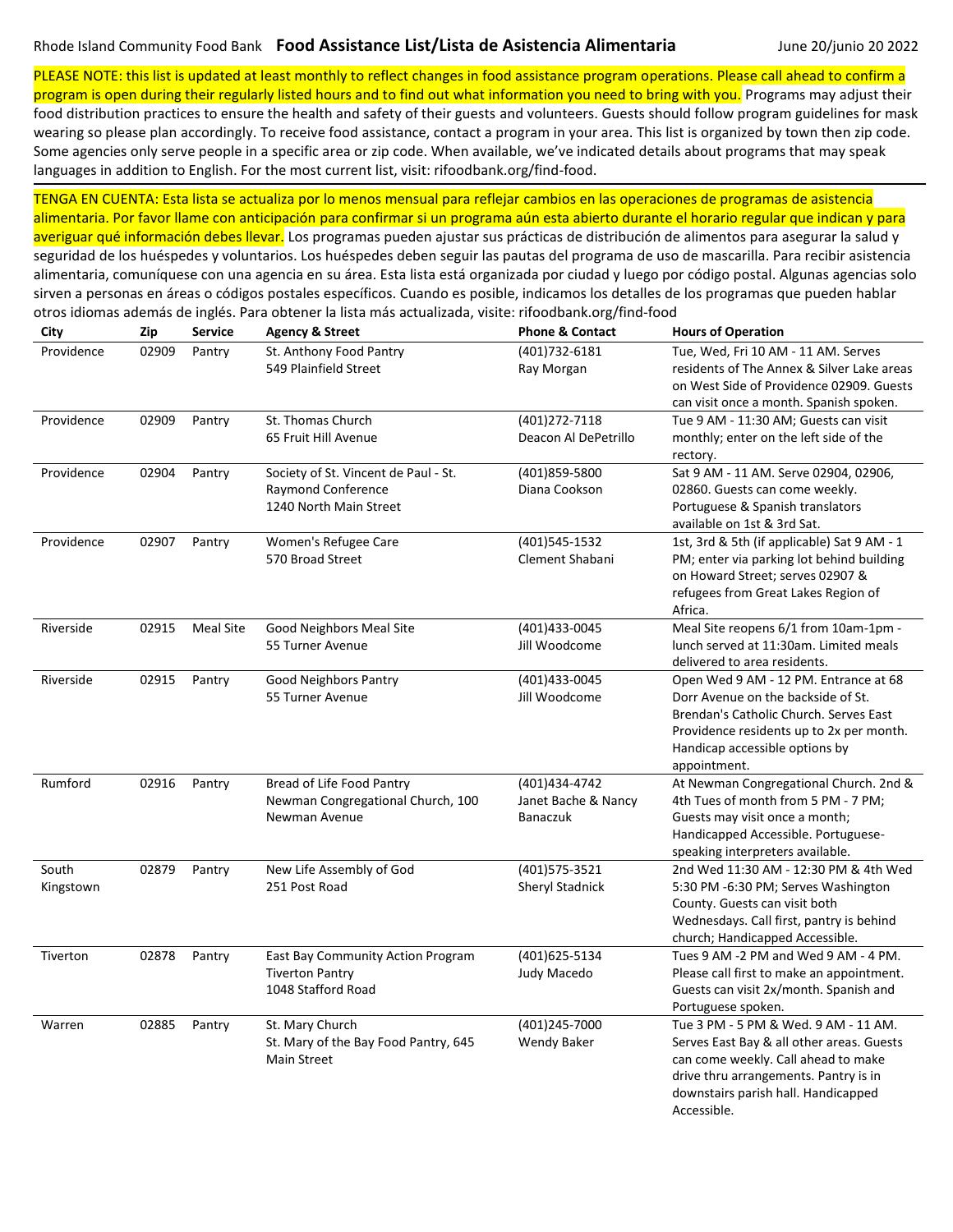PLEASE NOTE: this list is updated at least monthly to reflect changes in food assistance program operations. Please call ahead to confirm a program is open during their regularly listed hours and to find out what information you need to bring with you. Programs may adjust their

food distribution practices to ensure the health and safety of their guests and volunteers. Guests should follow program guidelines for mask wearing so please plan accordingly. To receive food assistance, contact a program in your area. This list is organized by town then zip code. Some agencies only serve people in a specific area or zip code. When available, we've indicated details about programs that may speak languages in addition to English. For the most current list, visit: rifoodbank.org/find-food.

| City                | Zip   | <b>Service</b>   | <b>Agency &amp; Street</b>                                           | <b>Phone &amp; Contact</b>                | <b>Hours of Operation</b>                                                                                                                                                                                                                                                       |
|---------------------|-------|------------------|----------------------------------------------------------------------|-------------------------------------------|---------------------------------------------------------------------------------------------------------------------------------------------------------------------------------------------------------------------------------------------------------------------------------|
| Warwick             | 02886 | Pantry           | Westbay CAP Marketplace<br>487 Jefferson Blvd                        | (401)732-4660<br><b>Desarie Prestly</b>   | Mon-Fri 9 AM-3 PM; New shoppers<br>should call 401-732-4660 to schedule an<br>intake appointment but walk-ins are also<br>welcome; no more curbside pickup.<br>Guests can visit weekly.                                                                                         |
| West Warwick        | 02893 | Pantry           | Emanuel Evangelical Lutheran Church<br>Pantry<br>9 New London Avenue | (401)821-8888<br>Myron I. Gadoury         | Tue 10am-12pm. Serves Warwick, West<br>Warwick, Coventry, West Greenwich,<br>Exeter, East Greenwich, Foster. Guests<br>can come weekly.                                                                                                                                         |
| West Warwick        | 02893 | Pantry           | West Warwick Assistance Agency<br>1293 Main Street                   | (401)828-0310<br>Ray Dauplaise            | Mon, Wed, Fri 10 AM - 2 PM; Frequency<br>of visits based on SNAP benefits - please<br>contact pantry for further info;<br>Handicapped Accessible.                                                                                                                               |
| West Warwick        | 02893 | <b>Meal Site</b> | West Warwick Senior Center Meal Site<br>145 Washington Street        | (401)822-4450<br>Manny Murray             | Facility is closed but services are available.<br>Call to request food assistance 8:30 AM -<br>3 PM Mon-Fri.                                                                                                                                                                    |
| West Warwick        | 02893 | Pantry           | West Warwick Senior Center Pantry<br>145 Washington Street           | (401)822-4450<br>Manny Murray             | Facility is closed but services are available,<br>call to request food assistance 8:30 AM - 3<br>PM Mon-Fri.                                                                                                                                                                    |
| <b>West Warwick</b> | 02893 | <b>Meal Site</b> | St. Anthony's Hope Soup Kitchen<br>10 Sunset Avenue                  | (401)821-8342<br>Joanne Terranova         | Every Monday (except holidays) from 12<br>PM - 1 PM. Guests may arrive at 11 AM<br>for coffee.                                                                                                                                                                                  |
| Westerly            | 02891 | Pantry           | Tri-County CAP Westerly<br>34 Pond Street                            | (401)604-0098<br>Judith Cashman           | Last Tue of each month between 1:30 PM<br>- 3:30 PM. Serves N.Kingstown,<br>W.Greenwich, Exeter, S.Kingstown,<br>Narragansett, Richmond, Charlestown,<br>Hopkinton, Westerly, Block Island.<br>Handicapped Accessible.                                                          |
| Westerly            | 02891 | <b>Meal Site</b> | WARM Center Meal Site Program<br>54 Spruce Street                    | (401)596-9276<br><b>Russell Partridge</b> | Every day: Lunch 12 PM - 1 PM and Dinner<br>5 PM - 6 PM; Handicapped Accessible.                                                                                                                                                                                                |
| Westerly            | 02891 | Pantry           | Jonnycake of Westerly Food Pantry<br>23 Industrial Drive             | (401)377-8069<br>Sarah Shaw               | Mon 12 PM - 3 PM, Tue-Wed-Fri 9 AM -<br>12 PM, Thu 9 AM - 12 PM & 3 PM - 6 PM,<br>Sat 9 AM - 12 PM. Westerly, Charlestown,<br>Richmond, Hopkinton. Guests can visit<br>monthly; Handicapped Accessible. Spanish<br>also spoken.                                                 |
| Woonsocket          | 02895 | Pantry           | <b>Community Care Alliance Food Pantry</b><br>245 Main Street        | (401)235-6000<br>Madeline Silva           | Mon, Tue, Wed & Fri 8:30 AM -11:30 AM<br>& 12:30 PM-4PM; Thu 8:30 AM - 11:30<br>AM & 12:30 PM - 4:30 PM; Guests can<br>visit monthly. Social services enrollment<br>required; Woonsocket residents only;<br>Handicapped accessible. Spanish,<br>Portuguese, French also spoken. |
| Woonsocket          | 02895 | Pantry           | Connecting for Children and Families<br>Pantry<br>37 Center Street   | (401)766-3384<br>Michaela Bartholomy      | Tue 9 AM - 12 PM & emergencies as<br>needed (Hope Street Family Center).<br>Guests can visit weekly. Spanish, Russian,<br>Portuguese and French also spoken.                                                                                                                    |